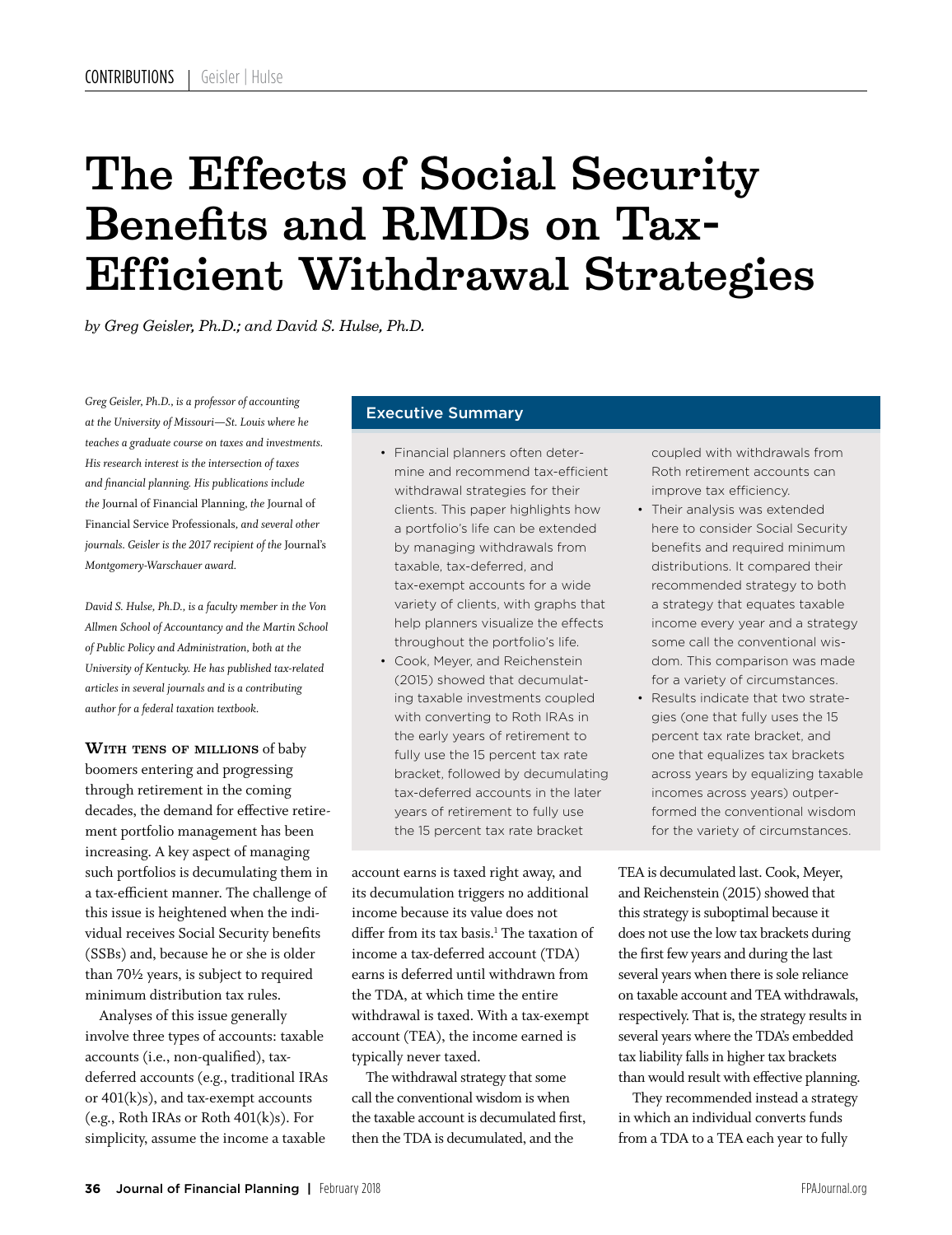utilize the 10 percent and 15 percent tax rate brackets, using taxable account withdrawals to fund consumption needs and pay the tax on the conversion.2 After the taxable account is exhausted, they recommended TDA withdrawals to fully utilize those tax rate brackets, coupled with TEA withdrawals to further fund consumption needs and taxes. This strategy is more taxefficient than the conventional wisdom because it reduces the average tax rate across years paid on TDA withdrawals and conversions. Because it fully uses the 15 percent tax rate bracket (and thus fully uses the 10 percent tax rate bracket), that strategy is referred to in this analysis as "MaxOut15%."

This paper extends the analysis of Cook et al. (2015) to consider Social Security benefits (SSBs), whose taxation depends on modified adjusted gross income (discussed in more detail later). TDA conversions and withdrawals generate such income, so the way in which the strategies decumulate the TDA can affect the taxation of SSBs.

The Cook et al. (2015) analysis was also extended here to consider required minimum distributions (RMDs) from TDAs, which may compel the individual to deviate from the MaxOut15% strategy.3 The longevities of the individual's portfolio with the conventional wisdom and MaxOut15% strategies were compared, taking into account SSBs and RMDs, as well as a third strategy: the "equal taxable incomes" strategy. This third strategy equalizes tax brackets across years by equalizing taxable incomes across years.

The MaxOut15% and equal taxable incomes strategies were found to generally perform well in a variety of circumstances. The MaxOut15% strategy, however, is easier to implement than the equal taxable incomes strategy because the latter depends on the investment returns actually realized.<sup>4</sup> This indicates that the MaxOut15% strategy is a good starting point for determining

a tax-efficient strategy for decumulating an individual's portfolio.

## **Review of Cook, Meyer, and Reichenstein**

Cook et al. (2015) examined the longevity of portfolios comprised of a taxable account, TDA, and TEA under several strategies for withdrawing funds from them. Their analysis did not include SSBs or RMDs, but it is important to understand the insights of their analysis before considering SSBs and RMDs.

Cook et al. (2015) noted that conventional wisdom recommends an individual obtain cash needed for consumption by withdrawing funds first from the taxable account until it is exhausted, second from the TDA, and lastly from the TEA. They demonstrated that withdrawing funds first from the taxable account is valid, but exhausting the TDA before withdrawing any TEA funds is suboptimal when tax rates are progressive. Thus, they recommended an enhancement involving more carefully planned conversions and withdrawals from the TDA.

Their strategy converted funds from a TDA to a TEA whenever they would be taxed at a relatively low rate, using taxable account withdrawals to fund consumption and the conversion tax. Similarly, after the taxable account was exhausted, TDA funds were withdrawn whenever they would be taxed at a relatively low rate, using TEA withdrawals to supply additional funds for consumption and the tax on the TDA withdrawal. This strategy reduced the average tax rate on TDA conversions and withdrawals across years.

Cook et al. (2015) demonstrated this strategy of converting TDA funds in earlier retirement years and withdrawing TDA funds later, where the individual does so to offset all of his or her deductions and fully utilize the 10 percent and 15 percent tax rate brackets.5 The first several thousand dollars of a TDA conversion or with-

## List of Abbreviations

**IRA:** Individual retirement account

**MAGI:** Modified adjusted gross income, which generally equals adjusted gross income without adding any taxable Social Security benefits (SSBs)

**PI:** Provisional income, which generally is MAGI plus one-half of Social Security benefits (PI is a determinant of the taxable portion of SSBs)

**RMD:** Required minimum distribution, which the tax law mandates for some types of retirement accounts beginning at age 70½

**SSB:** Social Security benefit

**TDA:** Tax-deferred account, such as traditional IRA and 401(k) accounts

**TEA:** Tax-exempt account, such as Roth IRA and Roth 401(k) accounts

drawal in a particular year were offset by the standard deduction and personal exemption(s), which effectively created a 0 percent tax bracket. Beyond that, income in the first and second brackets were taxed at 10 percent and 15 percent rates, respectively, and further income was taxed at rates that increased from 25 percent to 39.6 percent. The strategy recommended TDA conversions and withdrawals whenever their opportunity cost was less than or equal to a TEA withdrawal's opportunity cost.<sup>6</sup>

**Example.** Consider an individual whose portfolio includes a taxable account with a \$450,000 current balance, a TDA with an \$825,000 balance, and a TEA with a \$225,000 balance. Assume the investments in the three accounts generate a 4 percent annual real pre-tax return, and the individual needs \$80,000 each year for consumption.<sup>7</sup>

For a single individual age 65 or older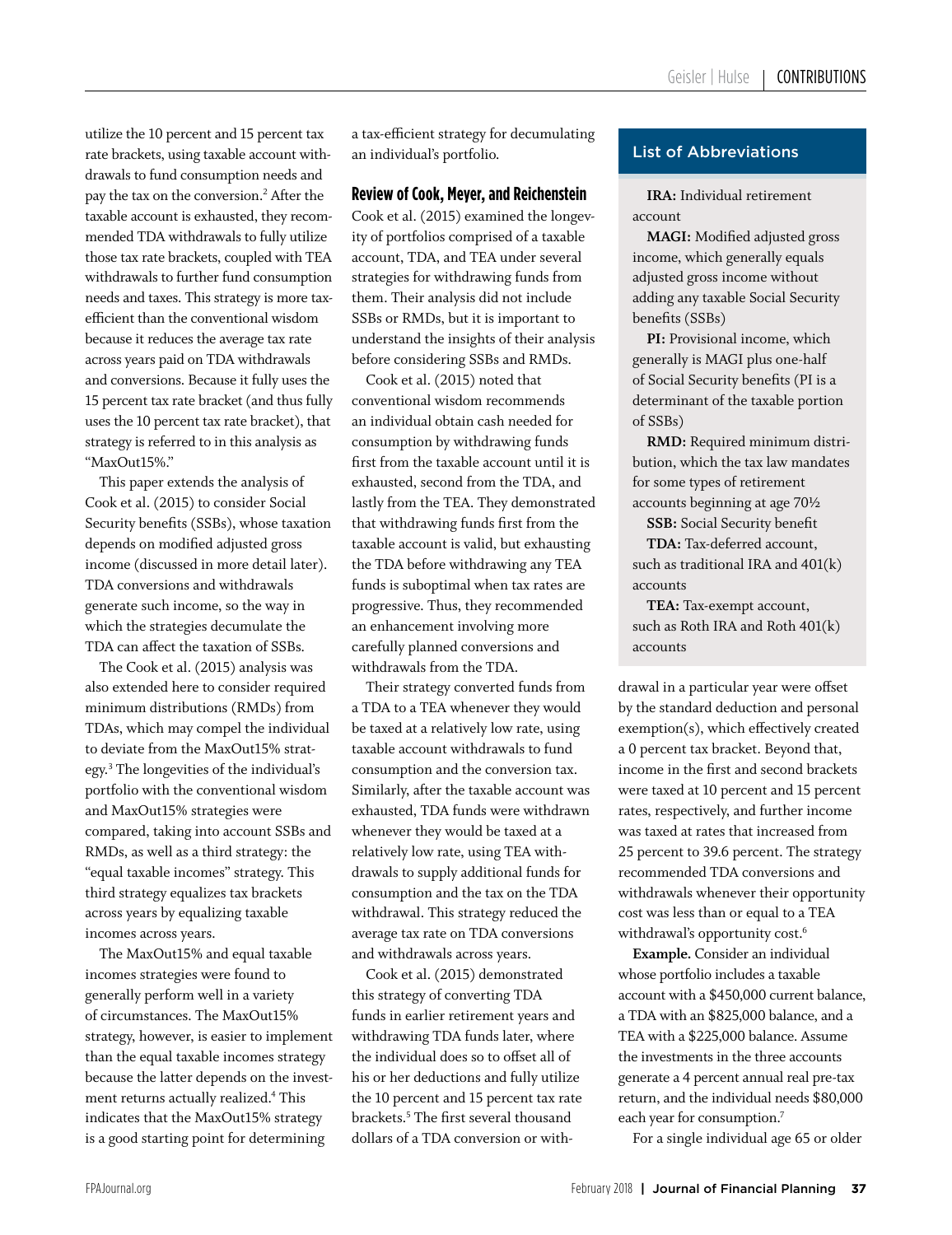Table 1:

| and RMD*                                                                |                          |                                                        |
|-------------------------------------------------------------------------|--------------------------|--------------------------------------------------------|
|                                                                         | <b>Portfolio</b><br>Life | <b>Difference Versus</b><br><b>Conventional Wisdom</b> |
| <b>Panel A: Zero SSB and Ignoring RMD</b>                               |                          |                                                        |
| <b>Conventional Wisdom</b>                                              | 26.93 years              | N/A                                                    |
| MaxOut15% Strategy                                                      | 28.86 years              | 7.17%                                                  |
| <b>Equal Taxable Incomes</b>                                            | 28.88 years              | 7.24%                                                  |
| <b>Panel B: With SSB and RMD</b>                                        |                          |                                                        |
| <b>Conventional Wisdom</b>                                              | 27.87 years              | N/A                                                    |
| MaxOut15% Strategy                                                      | 28.31 years              | 1.58%                                                  |
| <b>Equal Taxable Incomes</b>                                            | 28.19 years              | 1.15%                                                  |
| <b>Panel C: Same as Panel B Except Smaller Initial Account Balances</b> |                          |                                                        |
| <b>Conventional Wisdom</b>                                              | 26.96 years              | N/A                                                    |
| MaxOut10% Strategy                                                      | 29.26 years              | 8.53%                                                  |
| Equal Taxable Incomes (Modified)                                        | 29.27 years              | 8.57%                                                  |
| Panel D: Same as Panel B Except SSBs Start at Age 70                    |                          |                                                        |
| <b>Conventional Wisdom</b>                                              | 27.82 years              | N/A                                                    |
| MaxOut15% Strategy                                                      | 29.38 years              | 5.61%                                                  |
| <b>Equal Taxable Incomes</b>                                            | 28.69 years              | 3.13%                                                  |
| Panel E: Same as Panel D Except Higher Initial Account Balances         |                          |                                                        |
| <b>Conventional Wisdom</b>                                              | 27.28 years              | N/A                                                    |
| MaxOut25% Strategy                                                      | 28.07 years              | 2.90%                                                  |
| Equal Taxable Incomes (Modified)                                        | 28.07 years              | 2.90%                                                  |
|                                                                         |                          |                                                        |

Results of Numerical Examples Illustrating Effect of SSB

Notes: \*SSB refers to Social Security benefits, and RMD refers to required minimum distributions. The individual's annual after-tax cash flow needs are the same in Panels B and D, but they are lower in Panels A and C (because of zero SSB and smaller initial account balances, respectively), and higher in Panel E (because of higher initial account balances).

in 2017 who does not itemize deductions, the first \$11,950 of income is offset by an equal amount of deductions and thus is taxed at 0 percent.<sup>8</sup> Income beyond \$11,950 is taxable income, the first \$9,325 of which is taxed at a 10 percent rate. Taxable income from \$9,325 to \$37,950 is taxed at 15 percent, and taxable income from \$37,950 to \$91,900 is taxed at 25 percent.

Under the conventional wisdom, where the individual pays for consumption from the taxable account first, the TDA second, and the TEA third, the portfolio lasts 26.93 years (see Table 1, Panel A). In the first few years, the individual's only income is from the taxable account, and this is insufficient to fully use the 10 percent tax bracket (and uses none of the 15 percent tax bracket).

In addition, in the last few years when there are only TEA withdrawals, AGI and taxable income are zero, none of the individual's deductions are used to offset income, and none of the 10 percent or 15 percent tax brackets are utilized either. In the interim years when there are only TDA withdrawals, the deductions and these two tax brackets are fully utilized, but approximately half of the withdrawals are taxed in the 25 percent tax rate bracket.

The MaxOut15% strategy of converting TDA funds in earlier retirement years and withdrawing them in later years to fully utilize the 15 percent tax bracket (and thus fully utilize the 0 percent and 10 percent tax brackets) effectively shifts some TDA withdrawals away from a 25 percent tax rate to a tax rate of 0, 10, or 15 percent. Table 1, Panel A reports that this extends the portfolio's longevity by 7.17 percent (to 28.86 years). $9$ 

Applying this strategy to this

numerical example results in the TDA withdrawal only partially offsetting deductions in the portfolio's final year, so it can be slightly improved further by withdrawing fewer TDA funds such that, after the taxable account runs dry, taxable income is the same each year (in inflation-adjusted dollars) before the portfolio is entirely exhausted.10 This equal taxable incomes strategy, which reduces multi-year tax costs by equalizing tax brackets across years, slightly extends the portfolio's longevity (see Table 1, Panel A).

This prior research shows that one should take into account important features of the tax system when designing a tax-efficient withdrawal strategy. This article extends such research by considering SSBs, a significant component of retirement income for most individuals and whose taxation depends on the withdrawal strategy used. It also considers RMDs, a requirement for TDAs after an individual turns 70½ years old.<sup>11</sup>

## **Federal Income Tax Treatment of Social Security Benefits**

Under Section 86 of the Internal Revenue Code, the portion of SSBs that are taxable ranges from 0 percent to 85 percent. This portion depends on provisional income (PI), which generally is modified adjusted gross income (MAGI) plus one-half of the SSBs. MAGI generally equals adjusted gross income without adding any taxable SSBs.12 None of a single individual's SSBs are taxed if PI is less than \$25,000. As PI increases beyond \$25,000, the taxable portion of SSBs phases in at a 50 percent rate. For example, if PI is \$26,000, \$500  $(0.50 \times (\$26,000 - \$25,000))$  of SSBs are taxable. An 85 percent phase-in rate applies as PI increases beyond \$34,000, but the taxable portion of SSBs is capped at 85 percent.<sup>13</sup>

The shading in Figure 1 depicts the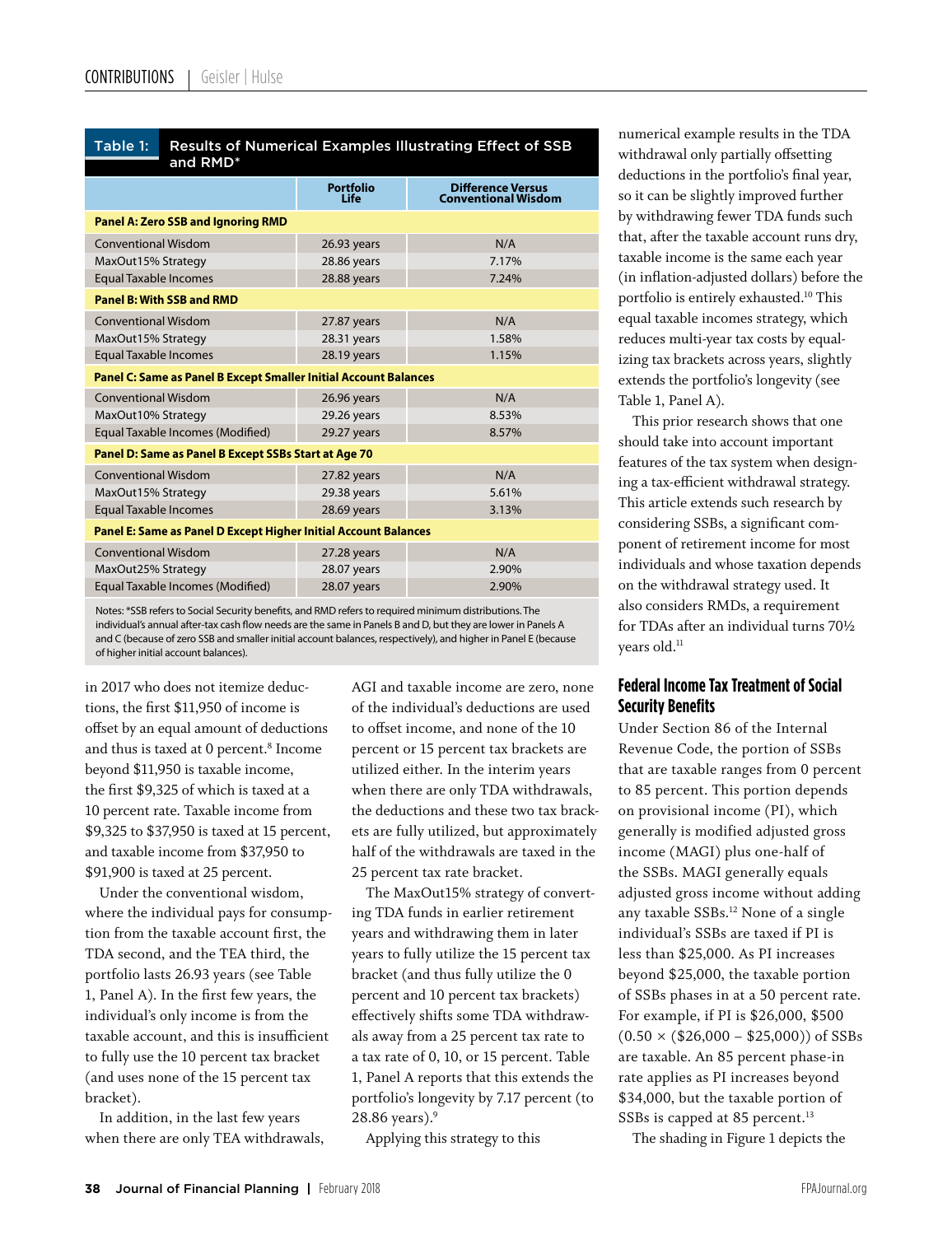ranges over which the 50 percent and 85 percent phase-ins apply for a single individual receiving \$30,000 of annual SSBs.14 (The lines depicting the starts of the 10, 15, and 25 percent tax brackets will be discussed shortly.) SSBs are assumed to increase 2 percent each year for inflation, consistent with average inflation in recent years (Hanna and Kim 2017). SSBs thus are \$30,000 annually in real 2017 dollars.

Focusing first on the two phase-ins for 2017, the first \$10,000 of MAGI does not trigger any taxable SSBs because PI (MAGI plus one-half of the \$30,000 of SSBs) does not exceed \$25,000. The next \$9,000 of MAGI causes SSBs to become taxable at a 50 percent rate, while the subsequent \$24,706 of MAGI does so at an 85 percent rate. MAGI in excess of \$43,706 does not cause any additional SSBs to be taxable, because their taxable portion has already reached the maximum 85 percent. The tax law does not adjust the \$25,000 and \$34,000 PI thresholds for inflation, an aspect that is important when planning retirement income withdrawals over several decades.<sup>15</sup> This lack of indexation causes the 50 percent and 85 percent phase-ins to occur, in real 2017 dollars, at lower levels of MAGI over time, an effect visible in Figure 1.

The additional tax that can occur because additional MAGI causes additional SSBs to be taxable has been dubbed the "tax torpedo" (Meyer and Reichenstein 2013; Garland 2013; VanZante and Fritzch 2011). Meyer and Reichenstein (2013) and Geisler and Hulse (2016) showed that its amount depends not only on the rate at which SSBs' taxation is phasing in (i.e., 50 percent or 85 percent) but also on the tax brackets in which the phase-in is occurring (i.e., 0, 10, 15, or 25 percent).

Recall from the previous section that, for a non-itemizing individual age 65 or older in 2017, there effectively is a 0 percent tax rate bracket for the first



Notes: The shaded areas depict the 50 percent and 85 percent phase-ins for the taxation of a single individual's \$30,000 of Social Security benefits (SSBs). The lines depict the start of the 10, 15, and 25 percent tax brackets for such an individual, assuming itemized deductions were not claimed. The analysis assumed 2 percent annual inflation and deflated post-2017 dollar amounts to 2017 dollars.

\$11,950 of income, because it is offset by deductions. The next \$9,325 of income is taxed at 10 percent, and the \$28,625 (\$37,950 – \$9,325) beyond that is taxed at 15 percent. Taxable income from \$37,950 to \$91,900 is taxed at 25 percent.

l

Figure 1 shows how these tax rate brackets (depicted by the solid lines) overlap with the two SSBs phase-in ranges, taking into account the taxable portion of SSBs. In 2017, \$11,300 of MAGI causes adjusted gross income to be exactly offset by the \$11,950 of deductions because \$650 of SSBs are taxable.16 MAGI of \$17,517 causes \$3,758 of SSBs to be taxable, resulting in the \$9,325 of taxable income where the 10 percent tax bracket ends and the 15 percent tax bracket begins for a single individual.<sup>17</sup> The end of the 15 percent tax bracket and the start of the 25 percent tax bracket is reached at

#### \$33,270 of MAGI.

The tax brackets' nominal dollar thresholds are adjusted annually for inflation, so they do not change in real 2017 dollars for years after 2017. Nonetheless, the three solid lines in Figure 1 depicting the tax brackets slope downward as the years progress, although less so than for the two phase-in ranges. This occurs because the \$25,000 and \$34,000 PI thresholds for taxing SSBs are not adjusted for inflation; over time, a lower amount of MAGI causes a given amount of SSBs to be taxable, so a lower amount of MAGI is needed to reach the start of a particular tax rate bracket.

Figure 2 depicts the effective marginal tax rate applicable to \$1 of MAGI. It is the same as Figure 1 except it highlights the joint effect of the SSBs' phase-in and the tax rate brackets on the overall marginal tax rate.

For example, Figure 1 shows that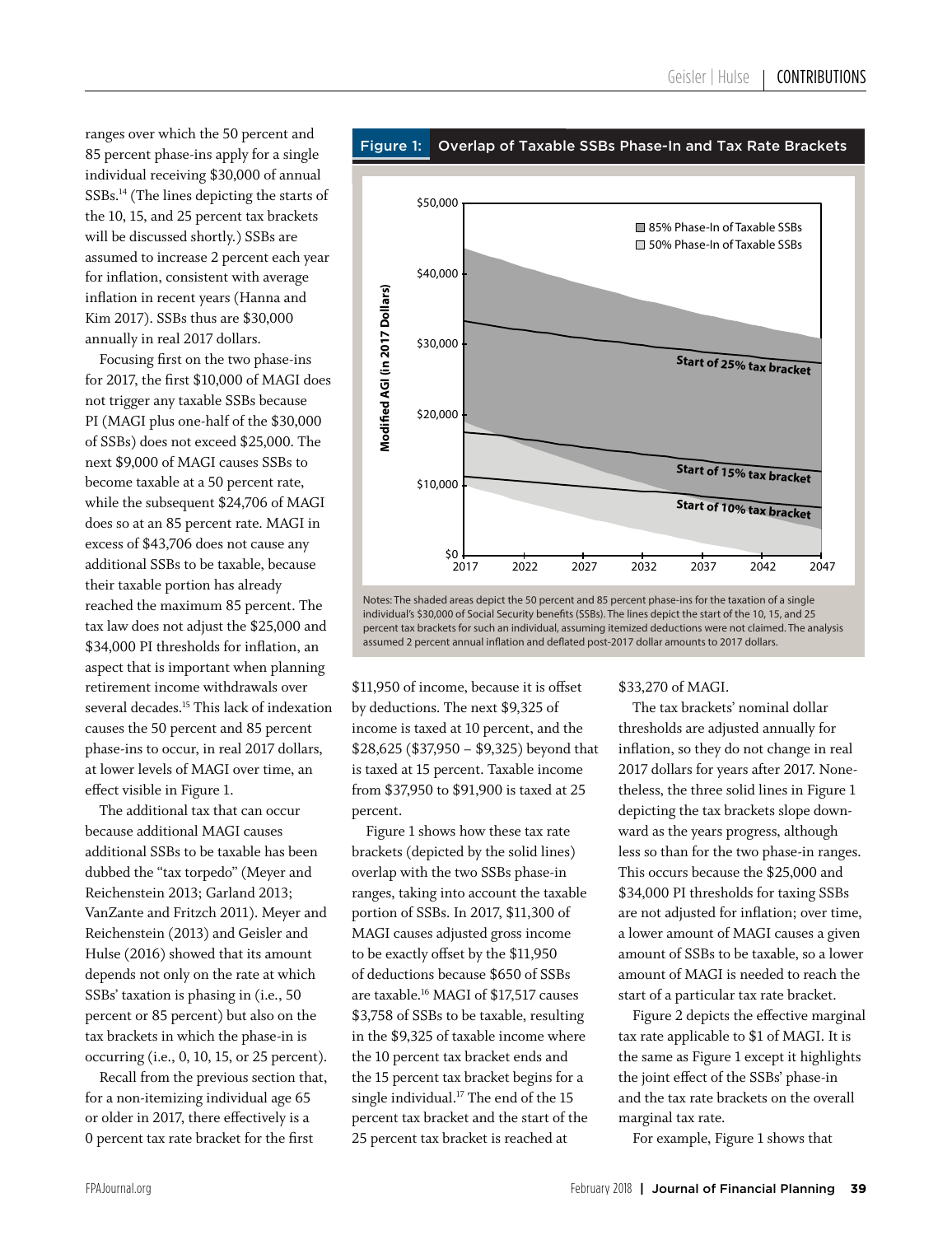



the 50 percent phase-in begins in 2017 before MAGI reaches the start of the 10 percent tax bracket, i.e., in the 0 percent tax bracket, and ends in the 15 percent tax bracket. The first few dollars of MAGI in the 50 percent phase-in trigger no additional tax, despite causing some SSBs to be taxable, because the MAGI and taxable SSBs are fully offset by deductions. Each of the next several dollars of MAGI causes an extra 50 cents of SSBs to be taxed, thus increasing taxable income by \$1.50 and increasing the tax by 15 cents (10 percent of \$1.50). The last few dollars of MAGI in the 50 percent phase-in range are effectively taxed at a 22.5 percent ((\$1.00 +  $$0.50) \times 0.15$  rate. The 85 percent phase-in occurs in the 15 percent and 25 percent tax brackets, leading to effective marginal tax rates of 27.75 percent and 46.25 percent, respectively.<sup>18</sup>

Figure 2 shows that the MAGI ranges for the various effective marginal tax rates evolve over time, because the tax brackets are adjusted annually for inflation but the PI thresholds are not. The 22.5 percent tax rate fades away and is replaced in 2021 with an 18.5 percent tax rate because, as can be seen in Figure 1, the start of the 85 percent phase-in moves from the 15 percent to the 10 percent tax bracket. The 15 percent effective marginal tax rate, which is due to the overlap between the 50 percent phase-in and the 10 percent tax bracket, also fades away, disappearing by 2036 because the start of the 85 percent phase-in further moves from the 10 percent to the 0 percent tax bracket.

An important implication of Figures 1 and 2 is that the effective marginal tax rates for an individual with SSBs can decrease as income increases.

Specifically, such rates decrease from 46.25 percent to 25 percent when the 85 percent maximum taxable portion of SSBs is reached. Because of this end of the tax torpedo, tax rates are not wholly progressive, so the MaxOut15% and equal taxable incomes strategies may not necessarily result in the most tax-efficient withdrawal strategy. In addition, the pattern of effective marginal tax rates evolves over time, further complicating the planning environment. For these reasons, it is worthwhile to extend the analysis of Cook et al. (2015) to consider SSBs, which many individuals receive.

### **Required Minimum Distributions**

The tax law requires individuals older than 70½ years old to withdraw a minimum amount from their TDAs, and it imposes a 50 percent penalty on the minimum amount the individual does not withdraw. For an unmarried individual with a defined contribution plan, this required minimum distribution (RMD) is the TDA's balance at the beginning of the year divided by an IRS-specified distribution period that is similar to a life expectancy.

## **Analysis of Decumulation Strategies with SSBs and RMDs**

The analysis is now modified to consider SSBs and RMDs. Accordingly, the three portfolio decumulation strategies examined previously are implemented as follows:

**Conventional wisdom.** Withdraw any RMD from a TDA; any funds needed for consumption and taxes beyond the TDA withdrawal and SSBs are obtained as before (from taxable account first, TDA second, and TEA third).

**MaxOut15%.** For the years before RMDs begin, as before, convert TDA funds to a TEA to fully use the 15 percent tax bracket and withdraw funds from a taxable account to generate the after-tax cash needed beyond SSBs for

Notes: This depicts the additional tax rate that arises from additional modified adjusted gross income for a single individual with \$30,000 of Social Security benefits (SSBs), taking into account the tax on any additional SSBs that it causes to be taxable. The analysis assumed 2 percent annual inflation and deflated post-2017 dollar amounts to 2017 dollars.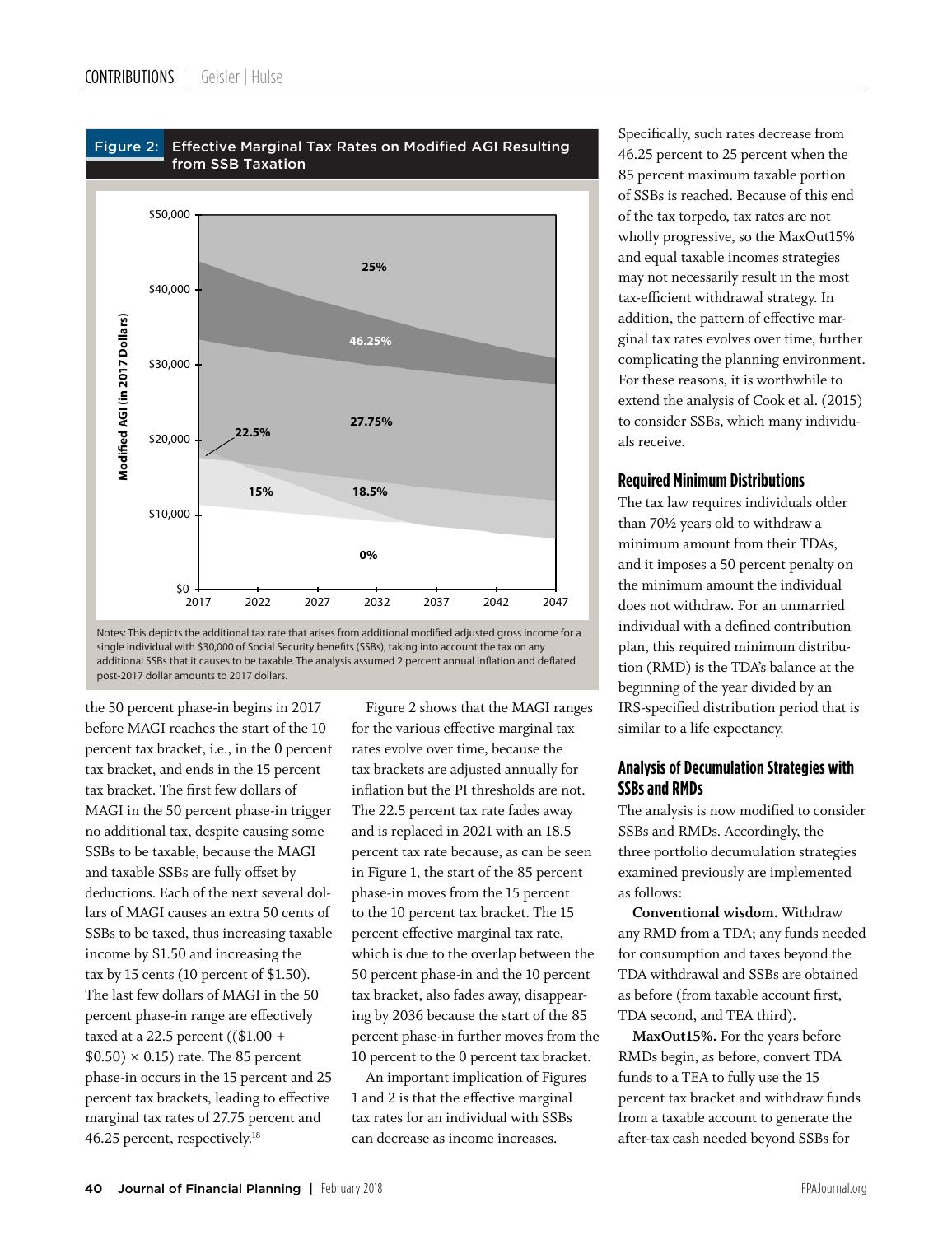consumption and taxes. When RMDs are required, withdraw funds from a TDA equal to the greater of the RMD or the amount needed to fully use the 15 percent tax bracket. Any additional funds needed beyond SSBs and TDA withdrawals for consumption and taxes are withdrawn from the taxable account first and the TEA second.

**Equal taxable incomes.** For the years before RMDs begin, follow the MaxOut15% strategy. When RMDs are required, withdraw funds from a TDA to have equal taxable incomes for subsequent years (but not less than the RMD).<sup>19</sup>

The example above, without SSBs and RMDs, involved a single individual whose \$1.5 million portfolio included a \$450,000 taxable account, an \$825,000 TDA, and a \$225,000 TEA. That analysis was modified to have the individual receive \$30,000 of annual SSBs beginning at the full retirement age of 66 and increase his or her annual consumption needs by \$25,000 (to \$105,000).<sup>20</sup> As shown in Panel B of Table 1, the portfolio lasted 27.87 years if the individual followed the conventional wisdom, 28.31 years (1.58 percent longer) if the MaxOut15% strategy was followed, and 28.19 years (1.15 percent longer than the conventional wisdom) if the equal taxable incomes strategy was followed.<sup>21</sup>

Recall from above that Figure 2 depicts the joint effect on the effective marginal tax rate of the SSBs' phase-in and the statutory tax brackets. Figure 3 is similar to Figure 2, except it also depicts MAGI for the three decumulation strategies over time.<sup>22</sup> With the conventional wisdom strategy, the taxable account generated a relatively small amount of MAGI that decreased as the individual withdrew funds from it. In contrast, with the MaxOut15% and equal taxable incomes strategies, the individual converts TDA funds to the TEA in the four years before RMDs begin to fully use the 15



Notes: This figure corresponds to Table 1, Panel B, which reported that the portfolio's longevity was 27.87 years with the conventional wisdom, 28.31 years for MaxOut15% strategy, and 28.19 years for the equal taxable incomes strategy. The analysis assumed 2 percent annual inflation and deflated post-2017 dollar amounts to 2017 dollars.

percent tax bracket (which is a 27.75 percent effective marginal tax rate after considering the effect on SSBs' taxation). However, the individual can exploit this opportunity to a lesser extent than when no SSBs are received, because these conversions cause some SSBs to be taxable.

The MAGI lines for the three decumulation strategies turn upward in 2021 because RMDs begin. For the conventional wisdom, the RMDs for 2021 through 2024 happen to cause the taxable portion of SSBs to be slightly less than the maximum 85 percent, so MAGI happens to nearly coincide with the top of the 46.25 percent effective marginal tax rate. In 2025, the taxable account runs dry, so the individual relies on TDA withdrawals that exceed RMDs for the next several years, as well as SSBs, and relies on TEA withdrawals and SSBs after that. The portfolio runs

dry late in 2044 (after 27.87 years). The thin vertical line near the right edge is at the longest portfolio longevity (28.31 years for the MaxOut15% strategy) and makes it easier to see that this is longer than that for the conventional wisdom strategy and nearly identical to that for the equal taxable incomes strategy.

For the MaxOut15% strategy, RMDs trigger TDA withdrawals for a few years that are not much larger than they would be in the absence of RMDs, but these RMDs become more substantial as the years progress. As noted previously, the fact that SSBs are partially taxable causes the individual to make smaller TDA-to-TEA conversions in pre-RMD years, so the TEA is exhausted sooner. The individual thus relies solely on TDA withdrawals and SSBs in the portfolio's latter years, which pushes the individual into the 28 percent tax rate bracket.

The equal taxable incomes strategy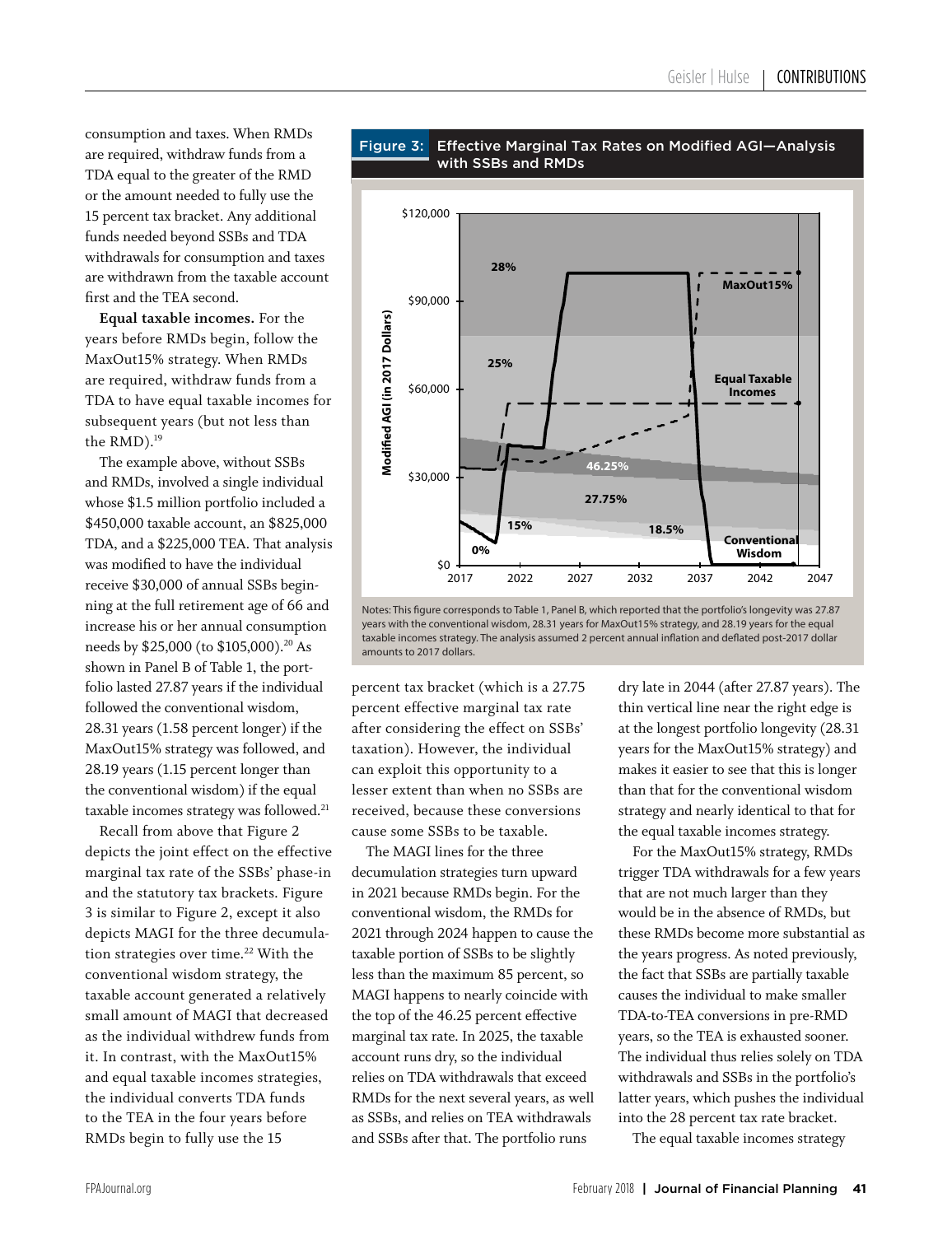



keeps taxable income the same each year (in real dollars) after RMDs begin, so the TDA and TEA are exhausted in the same year. This sets the individual in the middle of the 25 percent federal tax bracket during those years. The individual is never subjected to the 28 percent tax bracket, but the entire 46.25 percent effective marginal tax rate range is incurred every year after RMDs begin, unlike the MaxOut15% strategy. The latter effect slightly outweighs the former effect, so the MaxOut15% strategy outlasts the equal taxable incomes strategy by 0.12 years.

This analysis indicated that SSBs can affect the advantage of the MaxOut15% strategy over the conventional wisdom strategy because taxable SSBs can "crowd out" some TDA-to-TEA conversions to fully use low tax brackets in pre-RMD years. This, in turn, leads to larger TDA withdrawals in later years,

substantially increasing taxable income in those years. Stated differently, maintaining the cash flow needed in later years can conflict with the MaxOut15% strategy of keeping taxable income below the 25 percent tax bracket in earlier years.

An important implication for financial planning is that SSBs (with the potential to be taxable) reduce the ability to convert TDA accounts to TEA accounts without triggering the higher effective marginal tax rates depicted in Figures 2 and 3, and this should not be ignored.

The analysis also indicated that RMDs also affect the advantage of the MaxOut15% strategy over the conventional wisdom. In Figure 3, if the individual were not subject to RMDs, the line for the MaxOut15% strategy would not move into the 46.25 percent range in 2021 but would instead continue

along the top boundary of the 15 percent tax bracket (i.e., 27.75 percent effective marginal tax rate) for many more years, until the TDA is exhausted. RMDs thus can take away some of the flexibility to plan around the tax torpedo, and this reduced flexibility results in a shorter portfolio life.<sup>23</sup>

Three subsequent analyses modified particular aspects of this Panel B and Figure 3 analysis with SSBs and RMDs. The first modification assumed beginning account balances that were smaller than \$1.5 million. The other two modifications involved delaying the start of SSBs until age 70, with one of these two assuming higher initial account balances.

**Smaller initial account balances.** In this analysis, the initial balances in the taxable account, TDA, and TEA were \$200,000, \$300,000, and \$100,000, respectively (annual SSBs remained \$30,000). These are substantially smaller than in the prior analysis, consistent with an individual who was unable to save as much during his or her working years.<sup>24</sup> Accordingly, this analysis decreased the individual's annual cash flow needs from \$105,000 to \$62,000. Because of these lower amounts, the MaxOut15% strategy was modified to be the MaxOut10% strategy, where TDA conversions and withdrawals were made to fully use the 10 percent tax bracket rather than the 15 percent tax bracket. The analysis similarly modified the equal taxable incomes strategy for the years before RMDs apply.

Panel C of Table 1 shows that the portfolio lasted 26.96 years with the conventional wisdom strategy, 29.26 years with the MaxOut10% strategy, and 29.27 years with the equal taxable incomes strategy.25 Figure 4 depicts MAGI for this situation. Note that the vertical axis extends to only \$50,000, rather than the \$120,000 in Figure 3, because the smaller initial account balances result in smaller MAGIs. The

years with the conventional wisdom, 29.26 years for the MaxOut10% strategy, and 29.27 for the equal taxable incomes strategy. The analysis assumed 2 percent annual inflation and deflated post-2017 dollar amounts to 2017 dollars.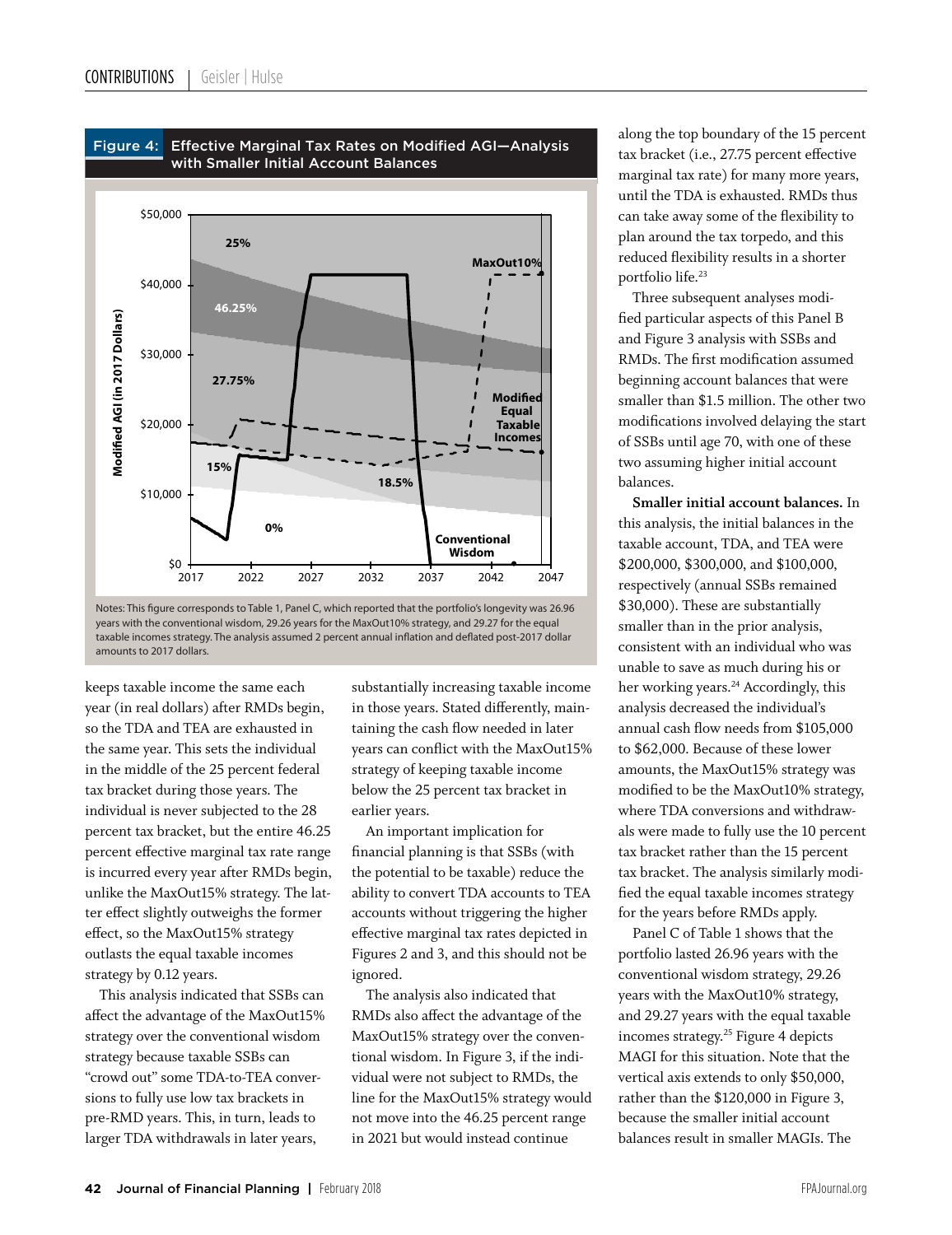conventional wisdom significantly underperformed the other two strategies because it triggered significant tax torpedoes (i.e., the 27.75 percent and 46.25 percent effective marginal tax rates) for many years around the middle of the decumulation period.

The MaxOut10% strategy resulted in smaller TDA withdrawals for many years, relative to the equal taxable incomes strategy, thus avoiding the 27.75 percent effective marginal tax rate for these years. RMDs, however, eventually cause the individual to incur this rate (beginning in 2034). The smaller TDA withdrawals with the MaxOut10% strategy cause the TEA to be drawn down more quickly, leading to withdrawals from only the TDA for the last few years, fully triggering the high effective marginal tax rates of 27.75 percent and 46.25 percent. The equal taxable incomes strategy, in contrast, incurs part of the 27.75 percent effective marginal tax rate bracket for every year once RMDs begin but never gets hit by the 46.25 percent bracket.

**Start SSBs at age 70.** For the last two panels of Table 1, the analyses were modified to delay the SSBs' start to age 70, which increased them by 32 percent (to \$39,600 annually). For the four years before age 70, the individual relied on larger taxable account withdrawals for consumption needs. Panel D of Table 1 used the same assumptions as Panel B (\$1.5 million portfolio), except for the delay in the SSBs' start. It shows that the portfolio lasted 27.82 years if the conventional wisdom was followed, which was slightly less than the 27.87 years in Panel B. The portfolio lasted 29.38 years for the MaxOut15% strategy, which was more than one year longer than when SSBs started at age 66, and it lasted 28.69 years for the equal taxable incomes strategy, which was half a year longer.*<sup>26</sup>*

Figure 5 depicts MAGI for the three decumulation strategies just discussed.



#### Figure 5: Effective Marginal Tax Rates on Modified AGI-Analysis with SSBs Starting at Age 70

Notes: This figure corresponds to Table 1, Panel D, which reported that the portfolio's longevity was 27.82 years with the conventional wisdom, 29.38 years for MaxOut15% strategy, and 28.69 for the equal taxable incomes strategy. The analysis assumed 2 percent annual inflation and deflated post-2017 dollar amounts to 2017 dollars.

For the first four years (ages 66 to 69), the individual was not yet receiving SSBs, so the effective marginal tax rates reflected only the tax rate brackets and not any additional tax rate due to the phase-in of SSBs' taxation. Compared to the MAGIs under the conventional wisdom in the previous figures, this strategy's MAGIs in Figure 5 reached their maximum more quickly because the individual drew down more of the taxable account before age 70, causing the switch to TDA withdrawals to occur sooner.

With the MaxOut15% strategy, RMDs caused MAGI to be higher than it otherwise would be for 2024–2037, incurring some or all of the 46.25 percent effective tax rate (tax torpedo) for many of these years. With the equal taxable incomes strategy, RMDs do not compel the individual to take larger TDA withdrawals than the strategy

dictates, but it does incur the maximum tax torpedo for all years that SSBs are received. In this example, the MAGIs for 2017–2020 happen to be very nearly equal to the MAGIs in subsequent years.

One reason the MaxOut15% and equal taxable incomes strategies have longer portfolio lives in Panel D than previously in Panel B of Table 1 is that the lack of SSBs for the first four years allowed for much larger TDA-to-TEA conversions. When SSBs started at age 66, Figure 3 shows the MaxOut15%'s strategy of fully utilizing the 15 percent tax bracket resulted in approximately \$33,000 of MAGI those four years. When SSBs started at age 70, Figure 5 shows that the resulting MAGI for those first four years was nearly \$50,000. The individual thus can convert larger amounts to a TEA for those four years without exceeding the 15 percent tax bracket. In later years, when there were SSBs and higher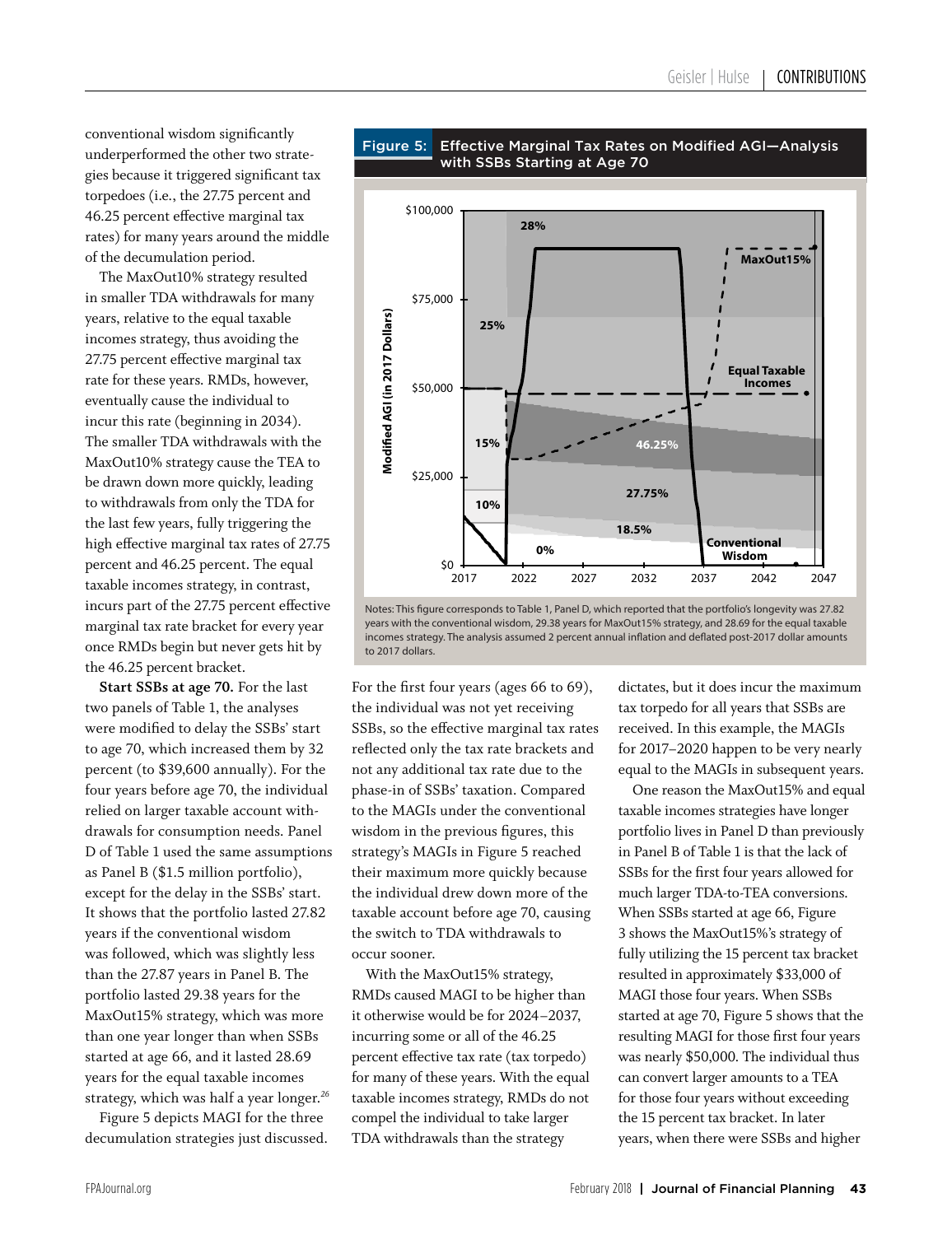

Figure 6: Effective Marginal Tax Rates on Modified AGI-Analysis

effective tax rates, the individual was able to generate more tax-free cash flow through larger TEA distributions.

Another reason the portfolio with the MaxOut15% strategy lasts longer when SSBs start at age 70 rather than at age 66 pertains to provisional income, which was previously noted as an important determinant of taxable SSBs. Because provisional income includes only half of SSBs, the tax triggered on SSBs can be smaller when \$9,600 (\$39,600 – \$30,000) of pre-tax cash flows are generated through larger SSBs than through larger TDA withdrawals. However, the tax on SSBs is not necessarily smaller, such as with the equal taxable incomes strategy for this case. This strategy resulted in 85 percent of SSBs being taxed in all years they were received. In other words, the MAGIs were above those for the 46.25 percent

effective marginal tax rate for all such years.

**Start SSBs at age 70 and higher initial account balances.** For this analysis, the initial balances in the taxable account, TDA, and TEA were two-thirds larger than those in the prior analysis. The individual's annual after-tax cash flow needs were \$155,000 (versus \$105,000 in the prior analysis; the \$155,000 is less than two-thirds larger than \$105,000 because the annual SSBs were unchanged at \$39,600). Because of these higher amounts, the MaxOut15% and equal taxable incomes strategies were modified to fully use the 25 percent (rather than 15 percent) tax bracket (denoted as MaxOut25%). Panel E of Table 1 shows that the portfolio lasted 27.28 years for the conventional wisdom strategy and 28.07 years for the MaxOut25% and

equal taxable incomes strategies.<sup>27</sup>

Figure 6 depicts MAGI for the three strategies just discussed. The MAGIs for the first four years were the same for the MaxOut25% and equal taxable incomes strategies because both fully used the 25 percent tax bracket these years. For the 21 subsequent years, the MaxOut25% strategy of fully utilizing the 25 percent statutory tax bracket resulted in slightly lower MAGIs than the equal taxable incomes strategy, and both strategies had TDA withdrawals that exceeded RMDs. The MaxOut25% strategy thus decumulated the TEA slightly more quickly than the equal taxable incomes strategy, causing the individual to rely heavily on TDA withdrawals the last few years of the portfolio.

**Financial planning implication.** For an individual with a nest egg of a few million dollars or more (a majority of which is in TDAs), SSBs will fund a smaller fraction of consumption and TDA withdrawals a larger fraction, so RMDs are less likely to compel larger TDA withdrawals. Such individuals' MAGIs likely will exceed the 46.25 percent tax torpedo by a significant amount, so moderate financial planning actions are unlikely to avoid it. Specifically, single individuals whose taxable income is at least \$91,900 (in real 2017 dollars), which is the end of the 25 percent tax bracket, necessarily have MAGI that is at least \$91,900, so the taxable portion of their SSBs is capped at 85 percent.<sup>28</sup>

Despite this fact, the MaxOut25% and equal taxable incomes strategies are better than the conventional wisdom strategy because the latter results in nearly half of taxable income being taxed at 28 percent for 12 years, whereas the MaxOut25% strategy's MAGI is in the 28 percent bracket for only three years and the equal taxable incomes strategy has only a small amount of taxable income being taxed at 28 percent every year beginning with age 70.<sup>29</sup>

Notes: This figure corresponds to Table 1, Panel E, which reported that the portfolio's longevity was 27.28 years with the conventional wisdom and 28.07 years for the MaxOut25% and equal taxable incomes strategies. The analysis assumed 2 percent annual inflation and deflated post-2017 dollar amounts to 2017 dollars.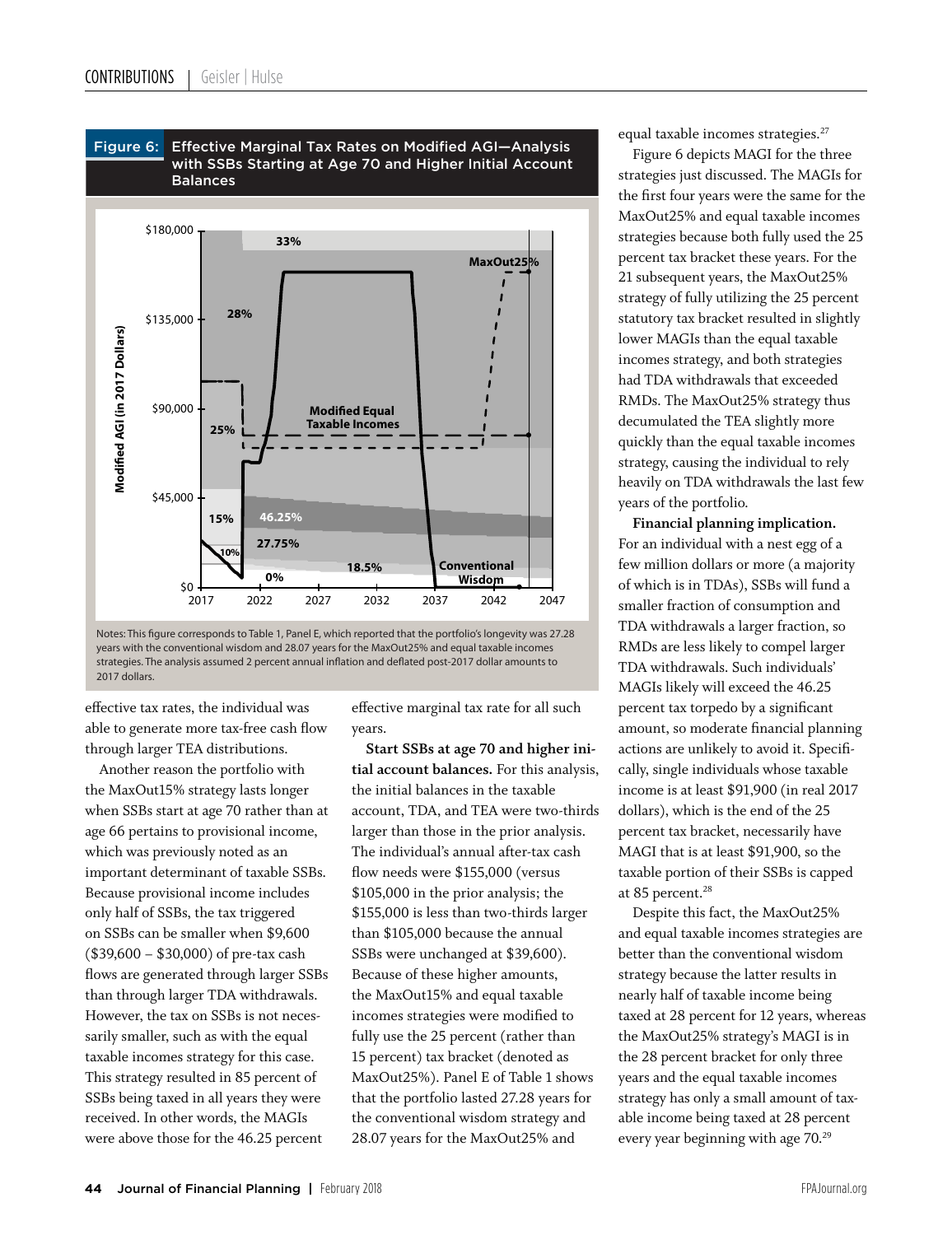## **Discussion of Results**

Overall, the MaxOut15% and equal taxable incomes strategies (and their modified versions for higher and lower initial account balances) both performed well in a wide variety of situations, beating the conventional wisdom in all these situations. When low beginning balances occur, the opportunity to beat conventional wisdom was strongest (see Table 1, Panel C). This is because the MaxOut10% and equal taxable incomes strategies can be modified to mostly avoid the SSB's tax torpedo, whereas the conventional wisdom strategy triggers far more of the tax torpedo in the years distributions are being taken solely from the TDA.

The tax bill enacted in December 2017 (and generally effective for 2018 and later years) does not change the income tax treatment of SSBs, and it does not change the rules for RMDs. The bill decreases the 15 percent and 25 percent tax brackets to 12 percent and 22 percent, respectively (the 10 percent tax bracket is unaffected). It also nearly doubles the basic standard deduction but eliminates the personal exemption (the additional standard deduction for being age 65 or older is unaffected). The bill also uses a slightly lower price index for inflation adjustments, which has a meaningful effect when aggregated over several decades. The net effect of these changes on the analysis here is relatively minor.

Although the analyses here examine several situations, individuals can be in other situations. The importance of considering SSBs' taxation and RMDs, as well as the ability to sustain a decumulation strategy over the entire portfolio's life, are applicable to a wide variety of circumstances. In practice, the simplest way a CFP® professional can use the MaxOut15%'s tax-efficient withdrawal strategy as a starting point for a particular individual's circumstances is to purchase financial

planning software that specifically considers this and other strategies. One such product is IncomeSolver (incomesolver.com).30 This, however, runs the risk of turning it into a "black box," where the user can make only educated guesses about the reasons for its results. This article's analysis helps financial planners to better understand the reasons for the results.

A less costly but more time-consuming way to start with the MaxOut15% strategy is to use the current-year federal individual tax rate schedule and Form 1040 tax preparation software, which is available for as little as \$30 each year. Input the taxpayer's current-year filing status and estimated income and deductions to determine the tax consequences for a particular year for a particular strategy, e.g., TDA-to-TEA conversions in the early years of retirement, to take the taxpayer as closely as possible to the top of a tax rate bracket. An easily constructed spreadsheet can be used in conjunction with this to track the balances in the taxable account, TDA, and TEA.

## **Conclusion**

Decumulating investments in a taxefficient manner is an aspect of retirement planning whose importance is often underestimated, perhaps because an \$X,000 reduction in after-tax wealth over several years due to a tax-inefficient withdrawal strategy is much less visible than an \$X,000 decline in an investment's value. Fortunately, that situation has been changing due to the work of Cook et al. (2015) and the availability of software to analyze these strategies.

This paper contributes to this changing situation by extending the analysis of Cook et al. (2015) by illustrating how one should look beyond the statutory tax rates (i.e., 10, 15, 25 percent, etc. tax brackets) to consider effective marginal tax rates, which differ from statutory tax rates due to the 50 percent and 85

percent phase-ins of SSBs' taxation. Because of these phase-ins, an individual can effectively face tax brackets that differ from statutory tax rates under current tax law. This paper also highlights the importance of considering RMDs, which can compel an individual to withdraw more from a traditional retirement account than is otherwise tax-efficient.

The results in this paper indicated that the MaxOut15% strategy for decumulating investments during retirement resulted in a high degree of tax efficiency, even when the complexities arising from SSBs' taxation and RMDs were considered. That is, a portfolio's longevity often was substantially extended if the retired individual converted a portion of his or her traditional retirement accounts to Roth accounts before reaching age 70½, so as to fully use the 15 percent statutory tax bracket and liquidate taxable investments to pay for consumption and taxes in those years. In subsequent years, the individual takes traditional retirement account withdrawals so as to fully use the 15 percent statutory tax bracket (or the RMD, if greater) and uses taxable account liquidations (or Roth account withdrawals, if taxable accounts are fully liquidated) to provide additional funds needed for consumption and taxes.

The MaxOut15% strategy may not be the best strategy for every situation, but this paper's results indicated that it was a good starting point toward determining a favorable strategy. An adjustment to the strategy in which the individual equates his or her taxable incomes across years was also examined. While this strategy slightly outperformed the MaxOut15% strategy in some cases (and did not outperform in other cases), it is less practical to implement. One might be willing to sacrifice a modest degree of tax efficiency to avoid examining numerous other strategies that could be more difficult to understand and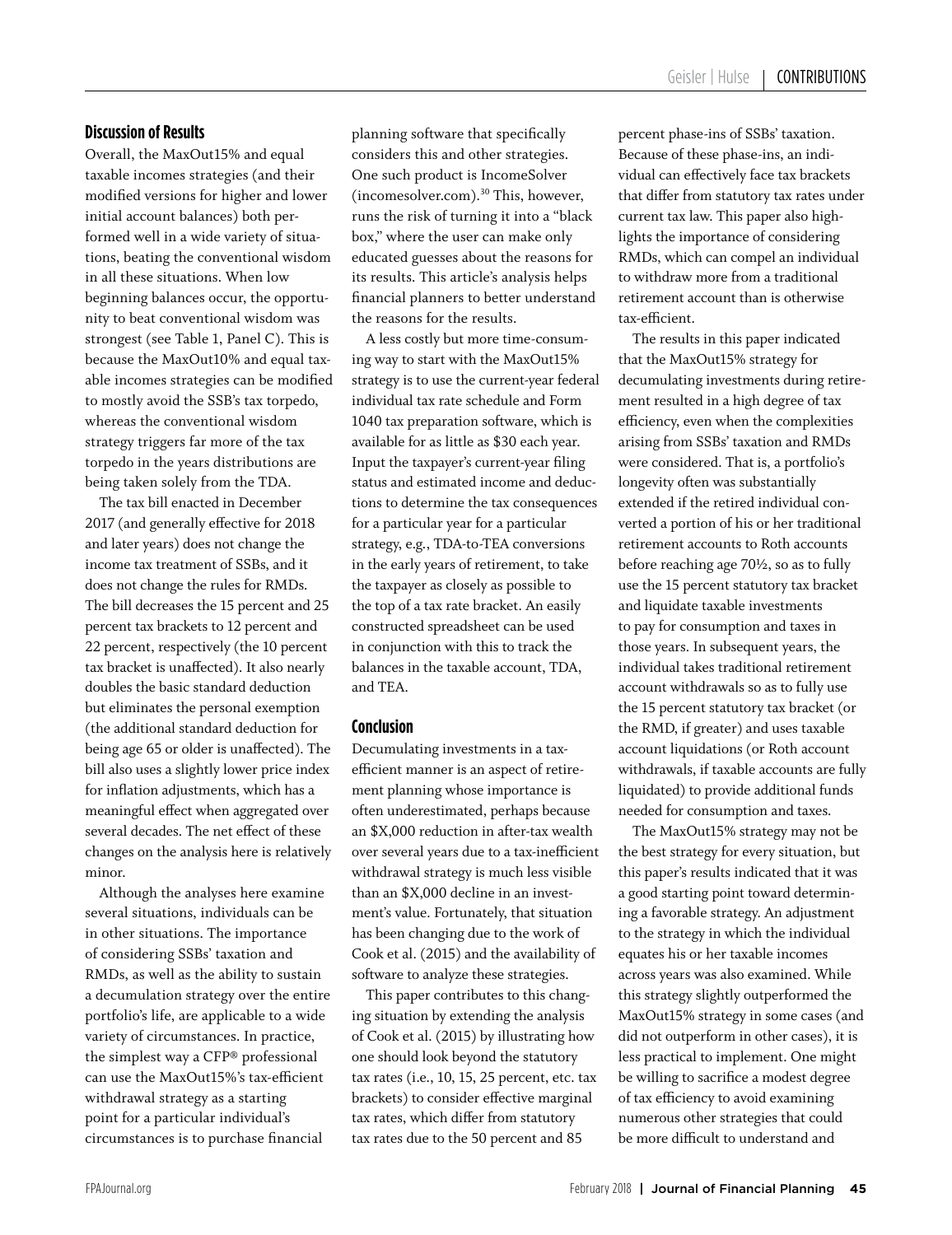explain to a client. The analysis in this article should help one understand the complexities of the tax aspects of this decision so that the good starting point of the MaxOut15% strategy can be adapted to better fit a particular client's situation.

Evidence was also provided that, for a smaller nest egg at the beginning of retirement, its longevity could be lengthened by modifying the MaxOut15% strategy to fully utilize the 10 percent statutory tax bracket (i.e., 15 percent or 18.5 percent effective marginal tax rate in the early or later years, respectively, due to the 50 percent or 85 percent phase-in of SSBs' taxation; see Figure 4). Similarly, for a larger nest egg, modifying this strategy to fully utilize the 25 percent statutory tax bracket can be beneficial (see Figure 6). Finally, evidence was provided that delaying the start of SSBs and increasing traditional-to-Roth conversions, coupled with following the MaxOut15% strategy, could significantly lengthen a portfolio's life.

## **Endnotes**

- 1. The decumulation of taxable accounts (e.g., investments held outside of a TDA or TEA) can generate a significant amount of income in some cases, such as the sale of stock that has appreciated in value over many years. The analysis here did not consider this possibility to best focus on the key differences between a taxable account, TDA, and TEA.
- 2. An individual can convert funds from a traditional IRA to a Roth IRA. The converted amount generally is taxable for the year of conversion. Prior research (e.g., Anderson and Hulse 2007) has shown that this is a tax-efficient strategy if the individual's tax rate will be increasing and the additional tax will be paid with non-IRA funds. A rollover from one traditional IRA to another traditional IRA (or from one Roth IRA to another Roth IRA) would not accomplish this strategy's goals.
- 3. An individual might have only two of the three types of accounts; for example, a TDA and a

taxable account but not a TEA. The analysis illustrated here is still relevant because the benefit of managing the average tax rate across years on TDA withdrawals is still important and because this management should consider SSBs and RMDs.

- 4. As discussed later, the analysis assumed a 4 percent pre-tax return. Because the actual return may not be the 4 percent that is forecast, it may not be straightforward to equalize taxable incomes across years.
- 5. This was "Strategy 4" in Cook et al. (2015). They also considered a strategy that allowed recharacterizations of TDA-to-TEA conversions, but this strategy was omitted here to focus more clearly on the effect of SSBs and RMDs.
- 6. To understand this result, denote as  $t_0$  and t*n* the current and future (year *n*) tax rates on a particular dollar of taxable income. An individual could pay for \$1 of current consumption by withdrawing \$1 from a TEA, foregoing a future TEA withdrawal of  $$1(1 + R)<sup>n</sup>$ , assuming the \$1 otherwise would have grown at *R* percent annually. The individual instead could generate \$1 after tax currently by withdrawing  $$1 / (1$  $t_0$ ) from a TDA, foregoing a future after-tax TDA withdrawal of  $$1[(1 - t_n) / (1 - t_0)](1 + R)^n$ . This opportunity cost of a TDA withdrawal increases as its amount increases because  $t_0$  increases. A larger current TDA withdrawal, however, results in smaller subsequent TDA withdrawals, which decreases the opportunity cost because  $t_n$  decreases. This implies that one should consider current and future years' effects when determining a TDA withdrawal's effects. A TEA withdrawal's opportunity cost remains constant at  $$1(1 + R)<sup>n</sup>$ , regardless of its amount, and it could be greater than, equal to, or less than a TDA withdrawal's opportunity cost depending on whether  $t_n$  is less than, equal to, or greater than  $t_0$ .
- 7. As in Cook et al. (2015), the taxable account contains a fixed-income investment whose return is comprised solely of ordinary income, e.g., a taxable bond. A taxable account could contain other investments, such as stocks, but the insights of Cook et al. (2015) are still valid with them. The amounts in the TDA, TEA, and taxable accounts, as a percentage of their total, is similar to the portfolio mix in Cook et al. (2015).
- 8. The \$11,950 includes a \$7,900 standard deduction and a \$4,050 personal exemption (pre-tax reform). The tax law inflation-adjusts these amounts, as well as the tax rate schedule. The analysis here deflated them for post-2017 years to 2017 dollars to make them the same in real dollars across years, consistent with the recommendation of Hanna and Kim (2017).
- 9. In the numerical example in Cook et al. (2015), the portfolio lasts 7.12 percent longer with their strategy than with the conventional wisdom strategy (35.51 years versus 33.15 years), similar to the 7.17 percent found here.
- 10. This strategy did not equate taxable incomes in the years before the taxable account was exhausted with taxable incomes in later years. In those first few years, it applied the strategy in Cook et al. (2015), because a TDA-to-TEA conversion was more beneficial when the conversion tax was paid from a taxable account (Anderson and Hulse 2007).
- 11. Roth 401(k)s are subject to RMDs after age 70½ is reached, but Roth IRAs are not. The remainder of this article assumes the TEA was solely composed of Roth IRAs. For further details on RMDs, see IRS Publication 590-B: Distributions from Individual Retirement Arrangements (IRAs) at irs.gov/pub/irs-pdf/p590b.pdf.
- 12. PI also includes tax-exempt interest income, which was not included in the analysis because 85 percent of SSBs are taxable for the higher tax bracket investors for whom such income is attractive, whether or not the tax-exempt interest income is taken into account for PI.
- 13. If PI is between \$25,000 and \$34,000, the taxable portion of SSBs is capped at 50 percent, but this cap affects the taxable portion of SSBs only when SSBs are less than \$9,000. For a married couple filing jointly, the two PI thresholds are \$32,000 and \$44,000, so this cap affects the taxable portion of SSBs only when SSBs are less than \$12,000.
- 14. This analysis focused on single individuals and was not extended to married couples, but the insights highlighted for single individuals also apply for married couples.
- 15. The first and second PI thresholds (e.g., \$25,000 and \$34,000) have not been adjusted for inflation or changed through tax legislation since they first applied in 1984 and 1993,